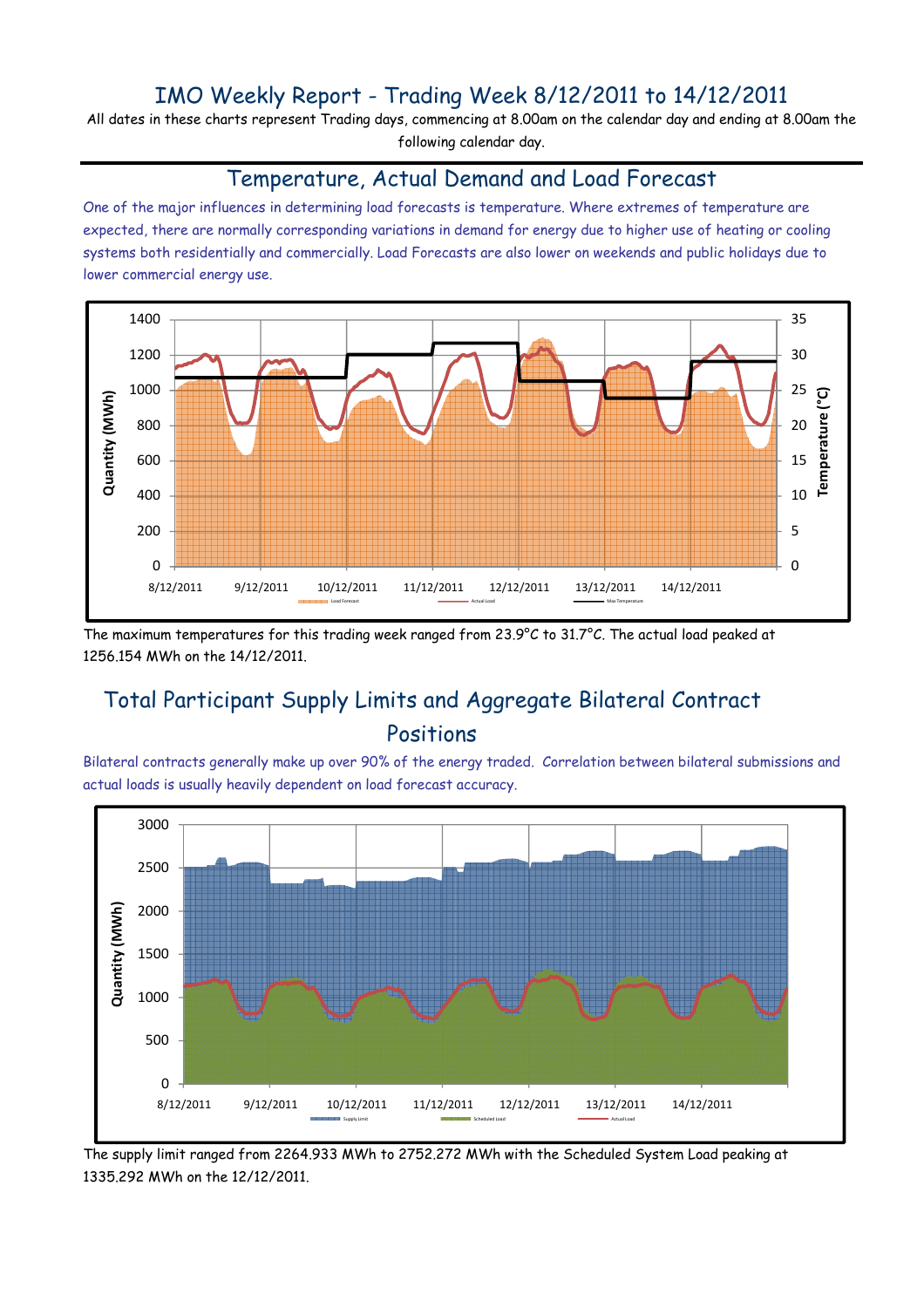### Net Balancing Market Trades

Bilateral contracts and STEM trading are generally based on the forecast energy requirements of Participants. When the forecast requirements are higher or lower than the actual requirements for a day, this Market energy must be bought and sold in the balancing mechanism. This graph shows the estimated net balancing trades.



The majority of the balancing activity this week occurred within Balancing Supply. The maximum balancing demand for the week reached 79.163 MWh on the 10/12/2011. The maximum balancing supply for the week reached -198.072 MWh on the 12/12/2011.

# Total Traded Energy

This chart represents a comparison between the total net energy that is traded in Bilateral Contracts, the STEM and the balancing mechanism. Balancing Supply represents cases in which the total contract position is greater than the demand and customers must supply energy back to balancing. Balancing Demand represents cases in which the total contract position is less than the demand and customers must purchase energy from balancing.



Total balancing supply equalled -15489.96 MWh whereas total balancing demand equalled 2027.22 MWh. The Total STEM Traded quantity was 14591.995 MWh, with the STEM Clearing Quantity ranging between 2.379 MWh and 126.903 MWh.